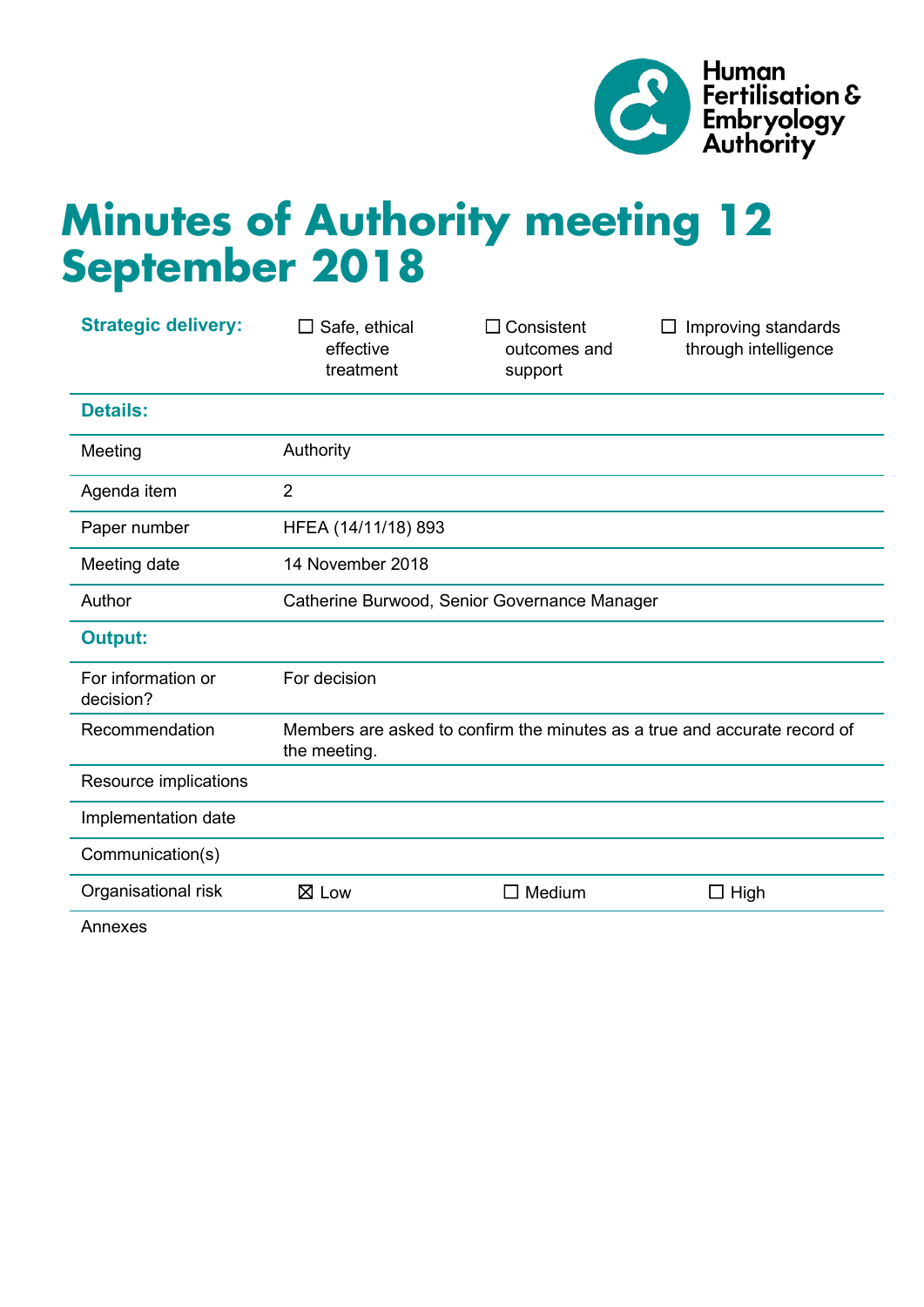# **Minutes of the Authority meeting on 12 September 2018 held at 10 Spring Gardens, London, SW1A 2BU**

| Members present     | Sally Cheshire (from item 8)<br>Margaret Gilmore<br>Andy Greenfield<br>Anita Bharucha<br>Anne Lampe<br><b>Anthony Rutherford</b> | Gudrun Moore<br>Jonathan Herring<br>Kate Brian<br>Rachel Cutting<br><b>Ruth Wilde</b><br>Yacoub Khalaf  |
|---------------------|----------------------------------------------------------------------------------------------------------------------------------|---------------------------------------------------------------------------------------------------------|
| Apologies           | <b>Bobbie Farsides</b><br><b>Richard Sydee</b>                                                                                   |                                                                                                         |
| <b>Observers</b>    | Samantha Hayhurst (Department of<br>Health and Social Care)<br>Steve Pugh (Department of Health<br>and Social Care)              |                                                                                                         |
| Staff in attendance | Peter Thompson<br>Clare Ettinghausen<br>Nick Jones<br>Anna Quinn<br>Catherine Drennan<br>Caylin Joski-Jethi                      | <b>Helen Crutcher</b><br>Laura Riley<br>Paula Robinson<br><b>Sharon Fensome-Rimmer</b><br>Sumrah Chohan |

### **Members**

There were 12 members at the meeting; seven lay and five professional. The Deputy Chair led the meeting until the end of item 7, at which point the Chair arrived and took over.

### **Agenda**

An item on the egg freezing report was not brought to this meeting, as indicated in the minutes of the 27 June 2018 meeting. The report was published on the morning of 12 September 2018 and a copy was sent to the members.

# **1. Welcome, apologies and declarations of interest**

- **1.1.** The Deputy Chair opened the meeting by welcoming Authority members and members of the public to the fifth meeting of 2018. As with previous meetings, it was audiorecorded, and the recording would be made available on our website to enable interested members of the public who could not attend the meeting to listen to our deliberations.
- **1.2.** Apologies were received from Bobbie Farsides and Richard Sydee, the Director of Finance and Resources.
- **1.3.** Declarations of interest were made by:
	- Anthony Rutherford (Clinician at a licensed centre)
	- Rachel Cutting (Clinician at a licensed centre)
	- Yacoub Khalaf (Clinician at a licensed centre)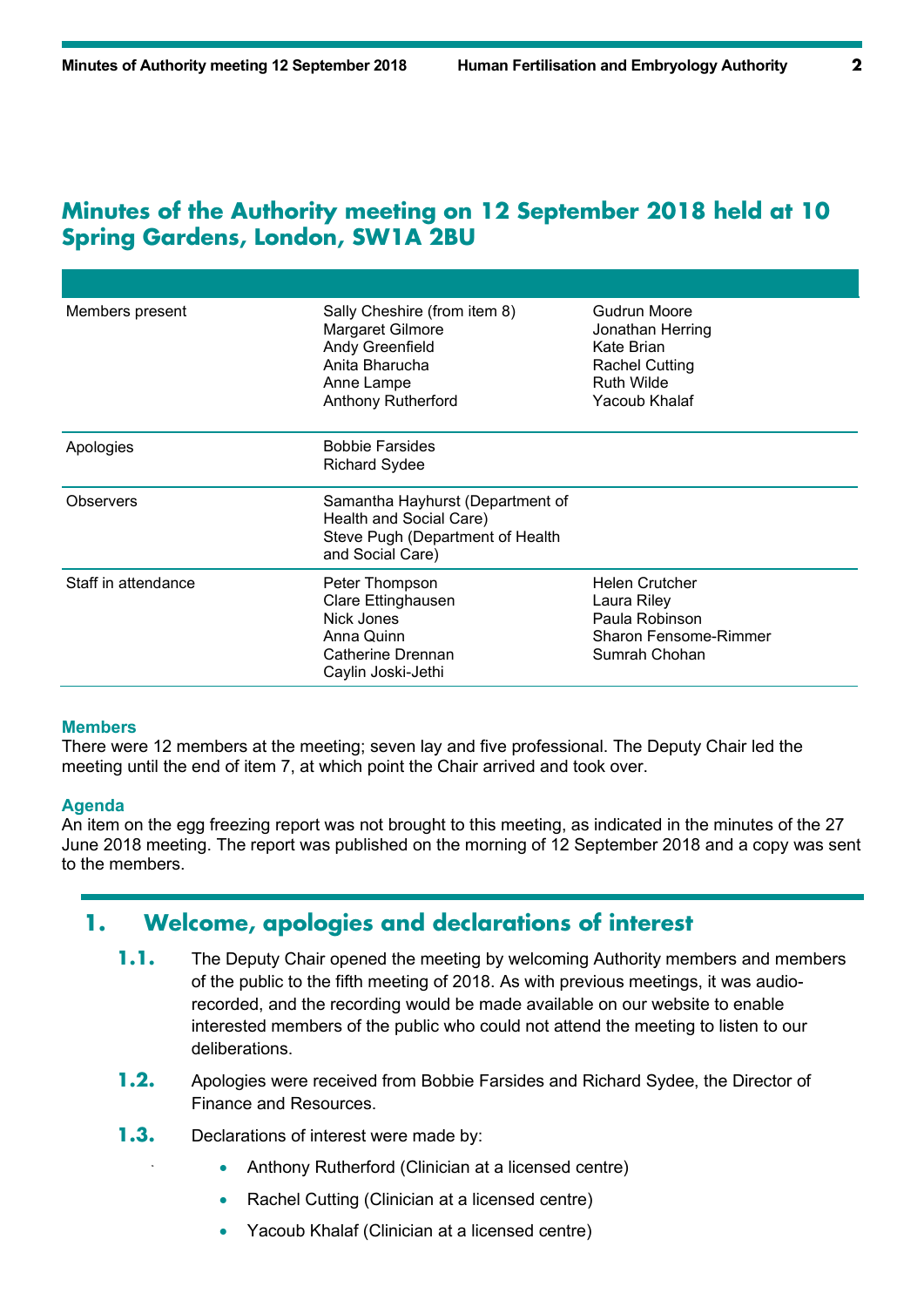## **2. Minutes of Authority meeting held on 27 June 2018**

**2.1.** Members agreed the minutes of the meeting held on 27 June 2018 for signature by the Chair of the meeting.

# **3. Chair's report**

- **3.1.** The Deputy Chair welcomed three new Authority members: Jonathan Herring, Gudrun Moore and Rachel Cutting. The new members introduced themselves to the rest of the Authority. The Deputy Chair also confirmed that a fourth new member, Emma Cave, would join the Authority at a later date this year.
- **3.2.** On 5 July the Chair opened the Science Museum exhibition marking the 40th anniversary of IVF. The Deputy Chair also attended this event. On the same day the Chair attended the NHS 70th birthday celebrations at Westminster.
- **3.3.** The Deputy Chair also delivered a speech to the Society for Reproduction and Fertility, in relation to the anniversary, on 25 July 2018.
- **3.4.** On 7 August the Chair led an Appointments Committee meeting with Margaret Gilmore and Anita Bharucha.
- **3.5.** On 8 August the Chair appeared on the Victoria Derbyshire programme on BBC 2 to discuss egg freezing. The Chair sat on a panel with other professionals from the sector and a patient. The Deputy Chair advised that the Director of Strategy and Corporate Affairs would provide information about the newly published egg freezing report later in the meeting.
- **3.6.** On 29 August the Chair gave an interview to the Health Service Journal regarding a report on the economic cost of multiple births. The HFEA jointly commissioned the report with the Multiple Births Foundation, the British Fertility Society (BFS) and the Royal College of Obstetricians and Gynaecologists (RCOG).

# **4. Chief Executive's report**

- **4.1.** On 28 June the Chief Executive attended the opening of the new Digital Catapult Centre in Stevenage. The centre provides much needed manufacturing capacity for companies developing therapeutic medicines from stem cells. The new centre is a key element of the government's industrial strategy for bio-sciences.
- **4.2.** Along with Authority member Yacoub Khalaf, the Chief Executive met Siobhain McDonagh MP on 4 July to discuss Ovarian Hyperstimulation Syndrome (OHSS).
- **4.3.** On 5 July the Chief Executive attended the NHS 70th birthday celebrations with the Chair.
- **4.4.** On 10 July the Chief Executive participated in the Health and Care Leaders Scheme quarterly senior talent board. This is a board made up of leaders from the Department of Health and Social Care (DHSC) and its arm's length bodies (ALBs) to identify and manage talented individuals.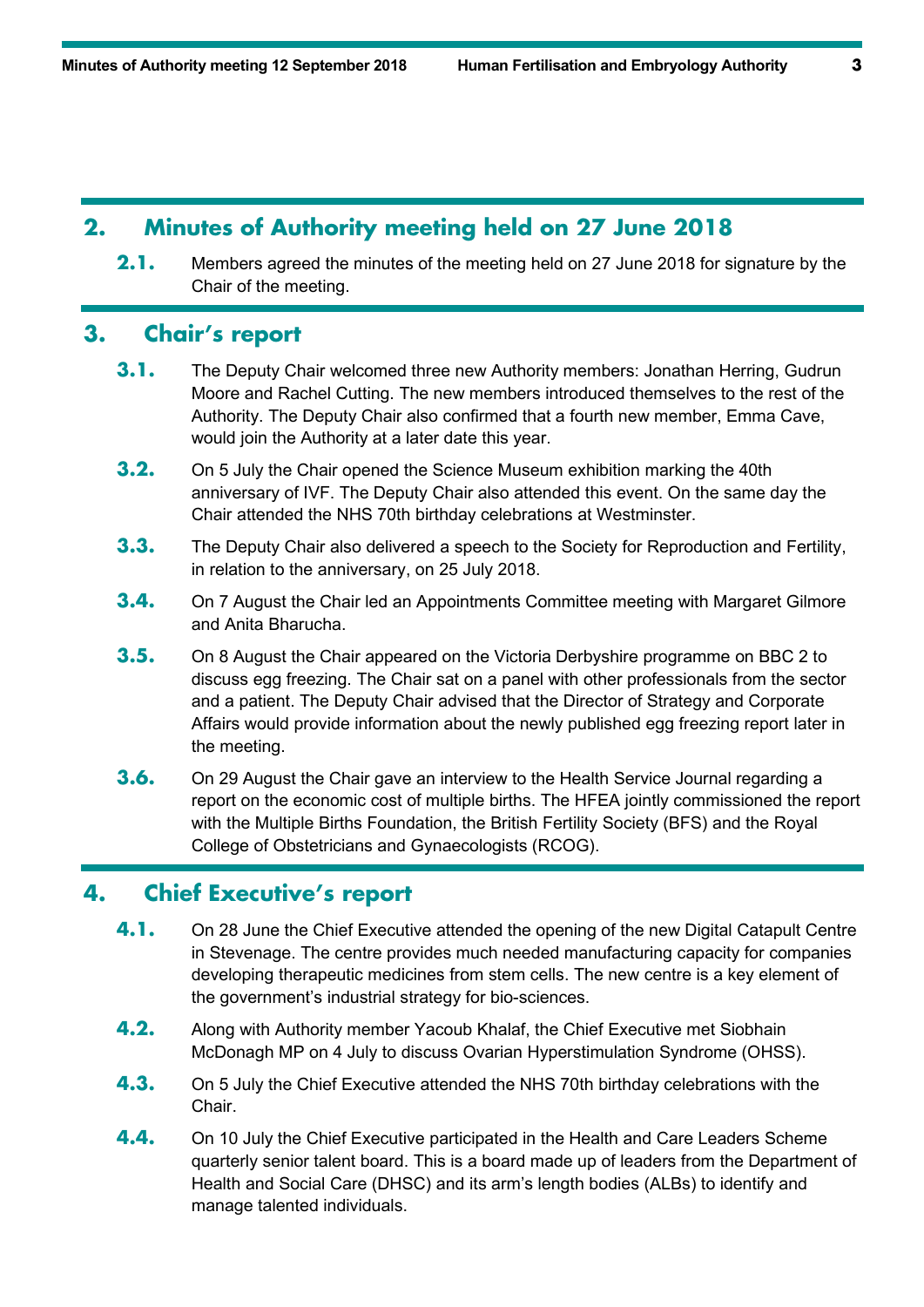**4.5.** On 21 August Laura Riley, Head of Regulatory Policy, Anna Quinn, Scientific Policy Manager, and the Chief Executive met staff from the Royal Society of Biology to discuss areas of mutual interest such as genome editing.

### **Press Coverage**

### **40th anniversary of IVF**

- **4.6.** As well as opening the Science Museum exhibition as mentioned earlier, the Chair also gave various interviews at the event.
- **4.7.** Authority member Yacoub Khalaf also gave a number of interviews at another Science Museum event, including to Sky News, Channel 5 News and Al Jazeera.
- **4.8.** The Chief Executive noted that our social media output around these events proved very popular making us part of the wider conversation about fertility and the 40th anniversary.

### **Egg freezing/National Patient Survey**

**4.9.** The Chief Executive advised that these were areas which had also gained press interest recently.

### **OHSS/welfare of the woman and storage limit campaigns**

- **4.10.** Two campaigns about OHSS/women's welfare and the ten-year gamete storage limit have begun recently.
- **4.11.** Siobhain McDonagh MP is leading a campaign seeking to have the law changed to strengthen protections for women's safety, especially in relation to OHSS. We responded to a number of press enquiries regarding OHSS, setting out the facts underlying this issue, and reassuring people that severe OHSS is thankfully very rare. Yacoub Khalaf represented the HFEA on BBC London in August reiterating this.
- **4.12.** The other campaign is seeking to have the ten-year gamete storage limit increased so that gametes can be stored for longer. The issue of ten-year storage is for Parliament as it requires a change in the law.

# **5. Committee Chairs' reports**

### **Licence Committee**

- **5.1.** The Chair of the Licence Committee advised members that the Committee met on 12 July and 6 September. Six items were considered at each meeting.
- **5.2.** In July the committee considered one initial storage application; two research renewals; one treatment (including embryo testing) and storage renewal; one investigation report; and one additional inspection report. Three applications were approved and one adjourned. The committee noted the interim inspection report/investigation.
- **5.3.** In September the committee considered two research renewal applications; one treatment and storage renewal; one treatment and storage renewal including a Grade A incident; and two executive updates. The minutes were yet to be finalised so the Chair of the Licence Committee was unable to provide details about the decisions made.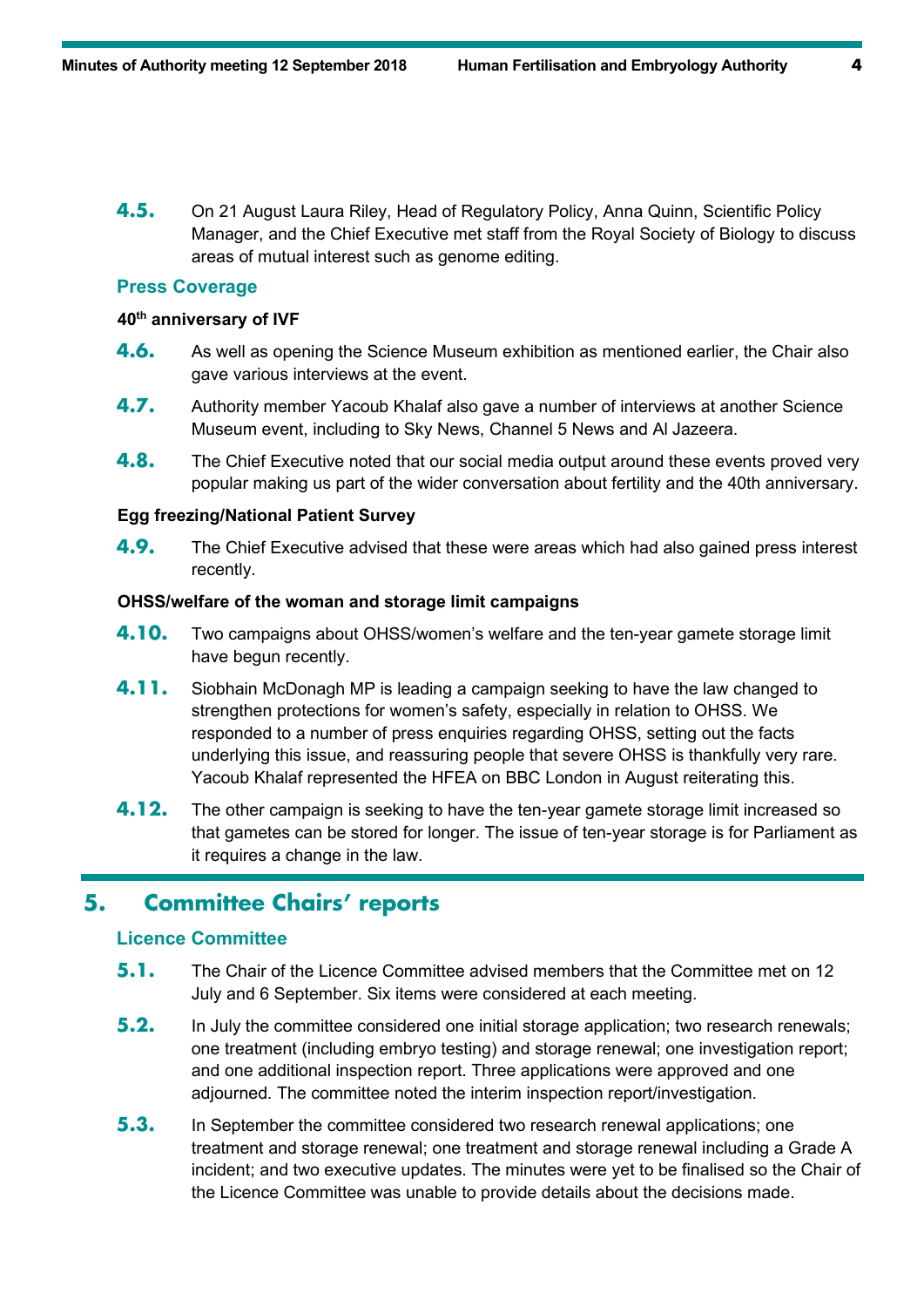### **Statutory Approvals Committee**

- **5.4.** The Chair of the Statutory Approvals Committee (SAC) advised members that the Committee met on 28 June, 26 July, 13 August and 30 August.
- **5.5.** In June the committee considered six pre-implantation genetic diagnosis (PGD) applications and one application for special directions. The PGD applications were approved and the special directions application was adjourned.
- **5.6.** In July the committee considered three mitochondrial donation applications; five PGD applications; and one application for special directions. All applications were approved.
- **5.7.** The Chair of SAC explained that the 13 August meeting was an extraordinary meeting arranged at short notice due to a delayed application caused by an issue with the HFEA's portal and the patient potentially losing funding for her treatment. The application was approved.
- **5.8.** At the second meeting in August the committee considered two mitochondrial donation applications; five PGD applications; and one application for special directions. The minutes for these items were yet to be signed so the outcomes could not be given.
- **5.9.** The Chair of SAC noted that most recent PGD applications have featured multiple conditions to be considered.

### **Executive Licensing Panel**

- **5.10.** The Chair of the Executive Licensing Panel advised members that the Panel had met six times since the last Authority meeting, on 6 July, 20 July, 1 August, 16 August, 29 August and 11 September. 24 items were considered in total: one initial licence application; ten renewal applications; ten interim inspection reports; one variation of licence application; one executive update; and one human leukocyte antigen (HLA) testing application. 22 applications were approved. The panel deferred decisions in relation to one renewal application and one interim inspection report.
- **5.11.** The Licensing Officer considered 12 applications, which were all approved: eight EU import certificate applications; three change of licence holder applications; and one voluntary revocation.

### **Appointments Committee**

- **5.12.** The Deputy Chair advised members that the Committee had met on 7 August. The committee considered the renewal of three members of the independent Appeals Committee whose first terms were ending shortly. All three reappointments were approved.
- **5.13.** The committee also appointed three new members to the Licence Committee that considers representations, leading up to three current members' final terms ending shortly.

# **6. Performance report**

**6.1.** The Chief Executive introduced this item and covered several areas, including the upcoming PR leadership events in November; Brexit and the prospect 'no-deal' would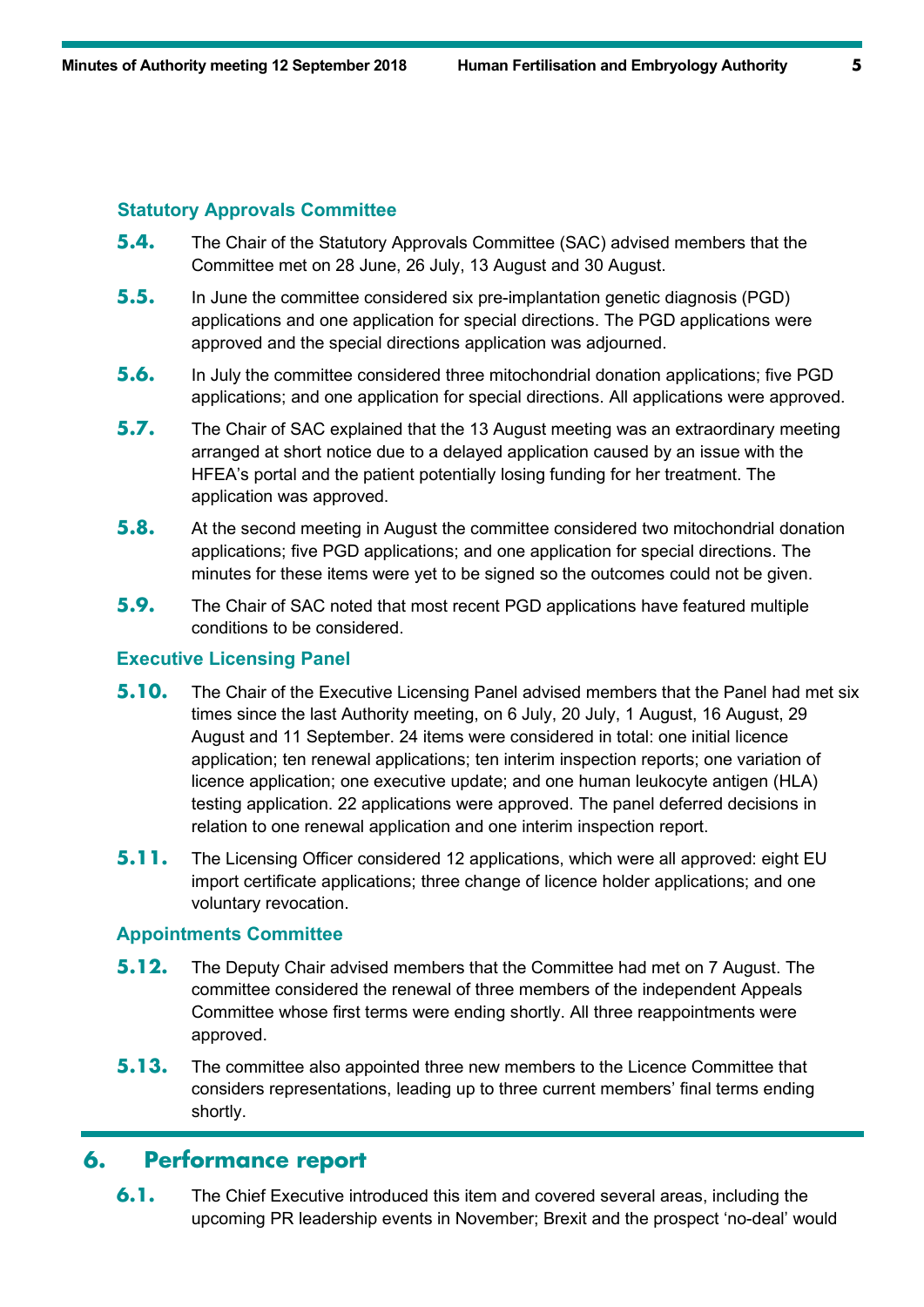have on guidance and standards in the sector; staffing and the higher than expected levels of 'unplanned' leavers; and a planned office move, which will likely see the HFEA moving to a new base in Stratford in 2020. The Chief Executive advised that progress updates on the office move would be given at future Audit and Governance Committee (AGC) and Authority meetings.

- **6.2.** The Chief Executive also provided the members with information about the finance performance data, including confirmation that the DHSC had given permission for the HFEA to increase our capital budget.
- **6.3.** The Chief Executive explained that the data given in the finance commentary section of the performance scorecard presented in the papers was incorrect. The commentary indicated that we were below our budget position, when in fact we were forecasting a year end surplus.
- **6.4.** In relation to information given about increasing income from IVF and DI cycles, the members enquired about differences between the levels of treatments at private and NHS clinics, and whether there are differences across the UK nations. The Chief Executive advised that information such as this could be found in the Fertility Trends report.
- **6.5.** The Director of Compliance and Information provided information about: delays in PGD application processing; how the counselling provider used by the HFEA to support opening the register (OTR) work had withdrawn their services; and the new EU directive and the higher than expected number of applications received for clinics to become Importing Tissue Establishments (ITEs).
- **6.6.** The Director of Compliance and Information also provided an update on the data submission programme, advising members that work was in the final stages.
- **6.7.** The Director of Compliance and Information reported that overall performance was good with three indicators classified as red and three amber.
- **6.8.** Three indicators relating to SAC were classified as red. We have seen the knock-on effects of the technical issues with our information systems in April and May, reported to Authority previously and now resolved, which caused a backlog of applications. This will impact Key Performance Indicators (KPIs) for the next month or so.
- **6.9.** Additionally, as the PGD conditions being applied for become more complex and obscure, the consideration of them also becomes more complex and time consuming. The position in relation to SAC indicators has been also exacerbated by the need to implement mitochondrial donation application processing effectively.
- **6.10.** The amber indicators related to: 'unplanned' leavers; outstanding errors; and average number of working days from day of inspection to the day the draft report is sent to the PR.
- **6.11.** The Director of Strategy and Corporate Affairs provided the members with information about: the 40th anniversary of IVF celebrations and events, including a debate in the House of Lords; the publication of new report about the cost of multiple births with the Multiple Births Foundation, Fertility Network UK (FNUK) and the RCOG; the launch of the egg freezing report today; the new version of the Code of Practice, which was with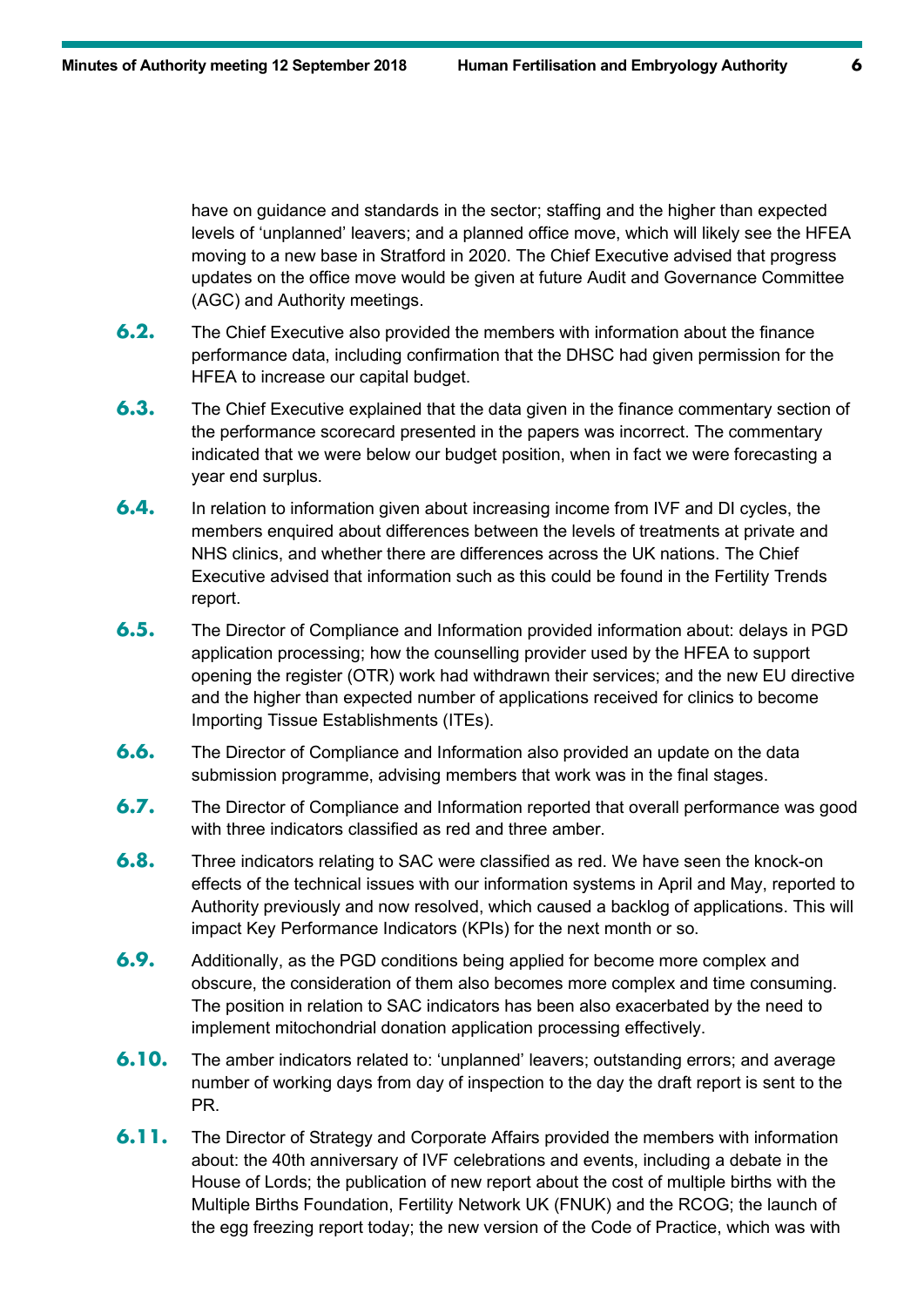the Secretary of State for Health and Social Care for approval; work on the consensus statement on treatment add-ons; and planned events for PRs taking place in November.

### **Decision**

- **6.12.** The members noted the performance report.
- **6.13.** The members noted that proposals on the operation of the Donor Conceived Register would be brought to the November 2018 meeting of the Authority.
- **6.14.** The members congratulated the small team involved in the data submissions programme. The members also agreed that it was important to ensure that the sector has time and support to respond to these changes when they go live.

### **7. Business plan 2019/20**

- **7.1.** The Head of Planning and Governance and the Risk and Business Planning Manager presented an outline of the proposed business plan for 2019/20, the full draft of which would be presented to the Authority in November before being given to the DHSC for sign off by March.
- **7.2.** The Head of Planning and Governance explained that the HFEA was in the last year of our current strategy, and the business plan will indicate what actions we would take in the coming year to ensure delivery of the strategy.
- **7.3.** The Risk and Business Planning Manager advised the members of work completed to meet the strategy to date, and went through the outline of the proposed 2019/20 business plan:

### **Safe, ethical, effective, treatment**

**7.4.** Work would be completed in relation to leadership; embedding patient feedback into our processes; recognising excellent patient care; and benchmarking the performance of clinics.

### **Consistent outcomes and support**

**7.5.** Work would be completed in relation to ensuring compliance with the new Code of Practice requirements regarding patient support; embryo research; defining factors that lead to successful outcomes; benchmarking treatment prices; and counselling support services for those applying for Register information.

### **Improving standards through intelligence**

**7.6.** Work would be completed in relation to the national patient survey findings; analysing Register data on success rates; and patient engagement.

### **Decision**

- **7.7.** The members discussed the outline business plan, and in particular treatment add-ons and the HFEA's use of social media to engage with patients and the sector.
- **7.8.** One member asked what had been done to increase consent for research and the Chief Executive advised that the Executive would look into evaluating measures taken to date.
- **7.9.** Following the discussion, members approved the outline business plan for 2019/20.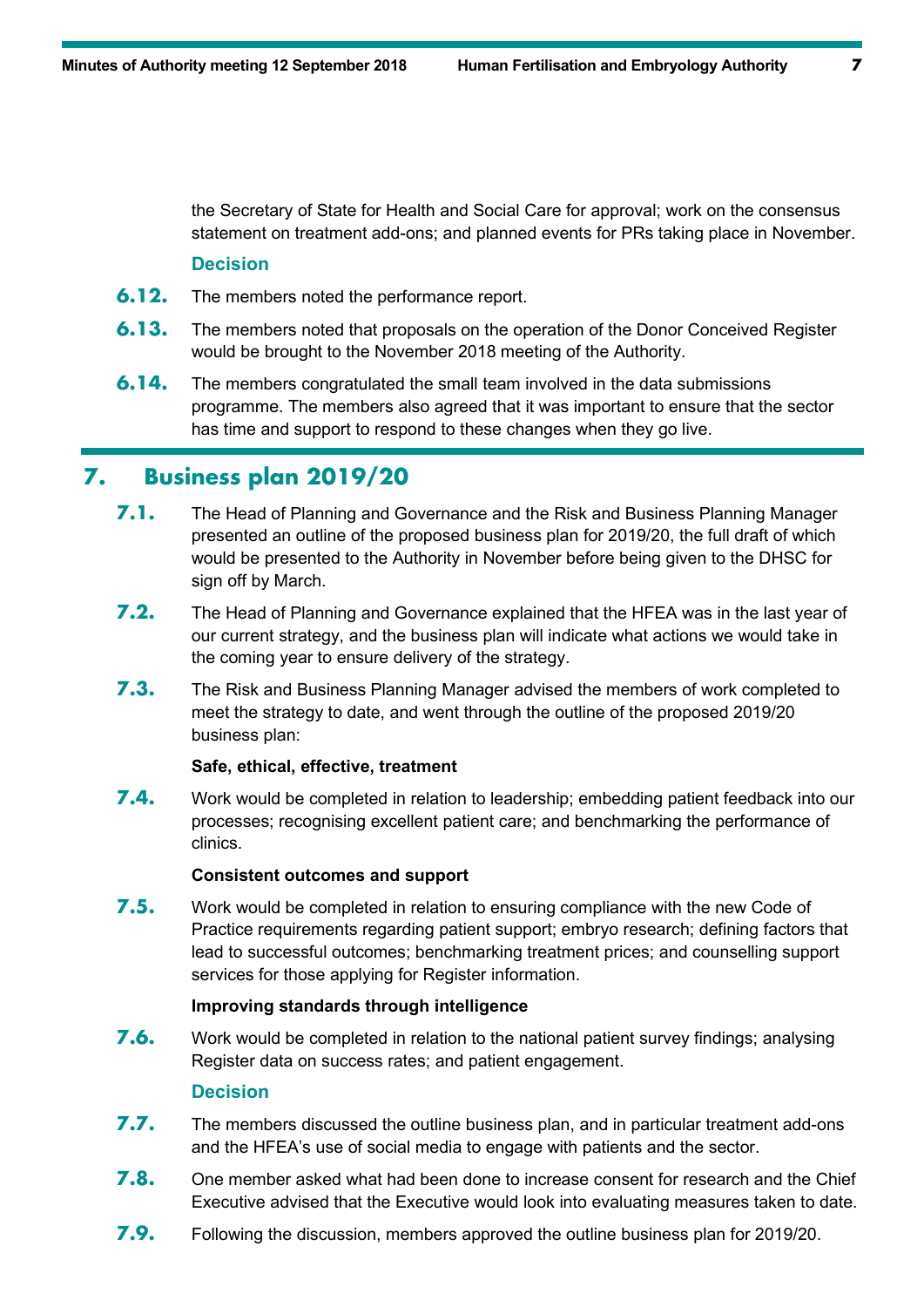# **8. State of the fertility sector**

- 8.1. The Director of Compliance and Information introduced this presentation which provided data about the current state of the fertility sector. He explained that this information would enable the Executive to decide which areas to focus on during inspections and enable us to collaborate with clinics to improve performance.
- **8.2.** The Head of Intelligence provided the members with details about the size and shape of the sector. There had been a 61% growth in activity since 2007/08. The members heard that 84055 treatments and cycles were undertaken in 2017/18, in 130 licenced fertility clinics. The value of the market was estimated as £320m in 2016.
- **8.3.** The members were also presented with information about regional variations in the number and type of clinics licenced, with London having the most, and greatest range of, clinics.
- **8.4.** The members heard how more private clinics are now operating in groups, such as CARE and the Fertility Partnership. These groups control 39% of the market.
- **8.5.** The Chief Inspector reported that there were 101 inspections in 2017/18. When critical or major non-compliances were found, 45% of clinics had improved by the next inspection. Considering all non-compliances, 61% of clinics were identified as being improved by the next inspection; this indicated that the inspection regime was effective.
- **8.6.** The Chief Inspector explained that it is difficult to compare non-compliances at a sector level and presented the reasons for this.
- **8.7.** The members heard that the main three areas of non-compliance at renewal inspections in 2015/16 related to Quality Management Systems (QMS); equipment and materials; and data submission. The main three areas of non-compliance at interim inspections related to QMS; equipment and materials; and procuring, processing and transporting of gametes and embryos. Members heard that whilst the reasons for non-compliance were reasonably stable, overall numbers of non-compliances were increasing.
- **8.8.** Areas that were not meeting the standards expected and that needed development were identified from renewal and interim inspections combined: consent; equipment and materials, including medical devices; and QMS. The members heard that several areas had also improved: witnessing; Third Party Agreements (TPAs); multiple births; and medicines management.
- **8.9.** The members heard that the incident rate in clinics had remained broadly stable, with reported incidents representing less than 1% of all cycles. There had been a decrease in communication and laboratory equipment incidents, but an increase in clinical incidents.
- **8.10.** Complaints had increased with most being about clinical and communication issues. General complaints had increased for the third consecutive year.
- **8.11.** The Head of Intelligence went on to present the members with information about Choose a Fertility Clinic (CaFC) ratings. 1500 patients had given feedback about their clinic, but the Head of Intelligence advised that we would hope for more. The feedback received was predominantly positive.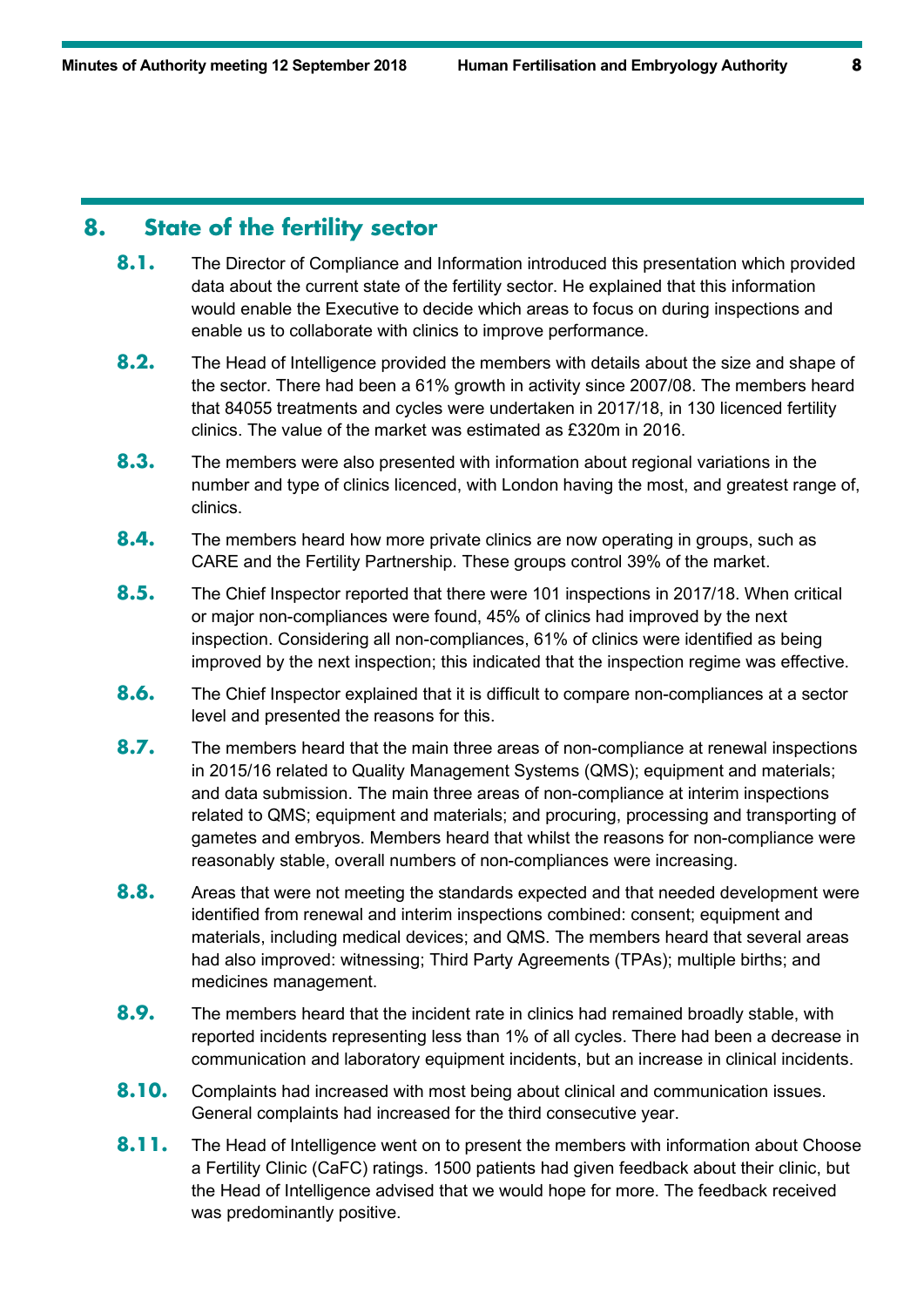### **Decision**

**8.12.** The members discussed the findings and agreed that, although the sector is generally performing well it was important to learn from this information and focus our regulatory work over the coming year.

# **9. Donor anonymity and direct-to-consumer genetic testing**

- **9.1.** The Chief Executive introduced this item explaining that direct-to-consumer genetic testing will have wide ranging impacts, including direct impacts to the HFEA's services.
- **9.2.** The Donor Information Manager explained that the HFE Act 1990 assumes gamete and embryo donor anonymity as a default position. Donor-conceived people and donors have a statutory right of access to certain information held on the Register. However, people discovering donation information without the Act's provisions do not have these rights.
- **9.3.** The Head of Regulatory Policy provided the members with background information about direct-to-consumer genetic testing and advised that there were millions of users of websites providing these services worldwide.
- **9.4.** The Head of Regulatory Policy also provided details about how such websites operate, with genetically 'matched' users often being identified to each other by name. Contact can be made without any mediation or support.
- **9.5.** The members heard how, from the information users received, it was reasonably simple to infer relatedness and go on to find other relatives through social media.
- **9.6.** The Donor Information Manager explained that the possibility of relatedness inference affected all sperm, egg and embryo donors; all donor conceived people of any age; the genetic relatives of donor-conceived people or donors; and recipient parents and families. Other groups affected include people coming into donation; people coming into fertility treatment using donation; and groups on social media who offer advice and share information on using DNA matching to find out a donor's identity.
- **9.7.** The members heard that there is a lack of understanding around the complexities of direct-to-consumer genetic testing, including the potential for unexpected genetic information on relatedness or health issues, and that the HFEA had found that many websites do not offer specific emotional support, information relating to donor conception issues, or signpost users to other support services.
- **9.8.** The Head of Regulatory Policy explained that while we have no regulatory powers in relation to this area, there were several possible responses to direct-to-consumer genetic testing. These included raising patient and donor awareness through the HFEA website, HFEA consent forms and at clinics, and setting out new expectations in the Code of Practice. We could also seek dialogue with UK based genetic matching services in regard to their information giving and signposting to support.
- **9.9.** The Authority was asked to note:
	- the rapidly growing number of people using DNA testing and matching websites.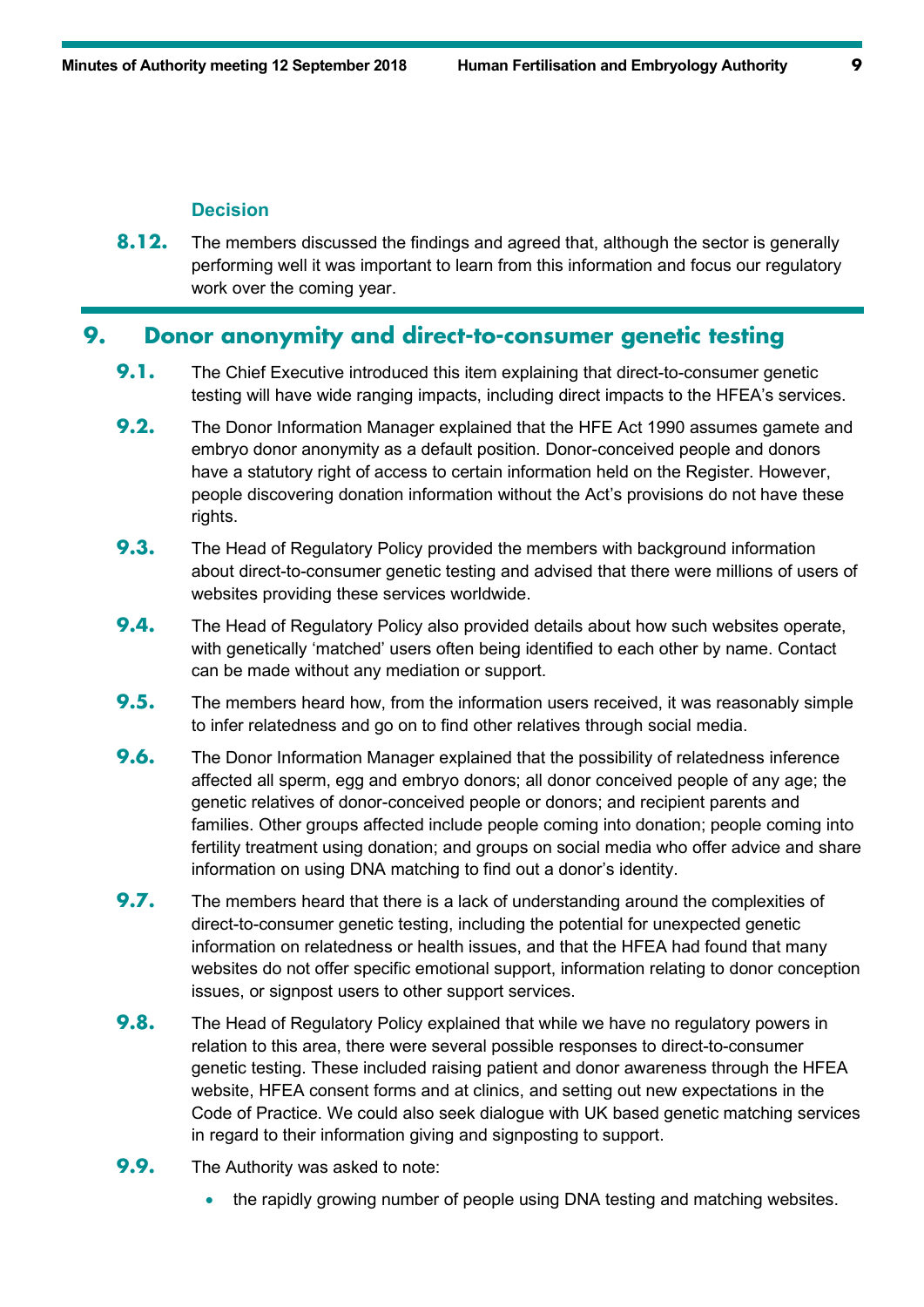- the implications of discovering a donor or donor conceived person's identity through such websites, including unexpectedly.
- the changing context of HFEA's managed (Donor Conceived Register) DCR and (Opening the Register) OTR services including the offer of emotional support.
- that information is freely available on how to use DNA matching websites to seek donors' or donor-conceived peoples' identifiable information.
- that there is little support available around responding to 'matching' information, or contacting others in relation to matches.
- the summary of possible responses outlined above.

### **Decision**

- **9.10.** The members noted the points above and were encouraged that this topic was being explored in a timely way.
- **9.11.** In discussion the members expressed differing opinions about the level of responsibility the HFEA should or could have towards people who are not covered by the provisions of the Act.
- **9.12.** It was agreed that this could be a potential topic for the next Annual Conference.
- **9.13.** The Chief Executive advised the members that the Executive would continue to explore the responses available for the HFEA and report back to the Authority.

# **10. Standard licence condition T53 - screening**

- **10.1.** The Scientific Policy Manager and Head of Planning and Governance presented a paper about amendments made to standard licence condition T53.
- **10.2.** The Scientific Policy Manager set out the purpose of condition T53 and its requirements, including that 'donor sperm must be quarantined for a minimum of 180 days, after which repeat testing is required. If the blood donation sample is additionally tested by the nucleic acid amplification technique (NAT) for HIV, HBV and HCV, quarantining of the gametes and re-testing of a repeat blood sample is not required. Quarantine and retesting is also not required if the processing includes an inactivation step that has been validated for the viruses concerned'.
- **10.3.** The members heard that there were discrepancies between our guidance regarding best practice in relation to quarantining and guidance provided by professional bodies.
- **10.4.** The Scientific Policy Manager also explained that there was a potential for varying practice within the sector, along with a risk that centres do not necessarily complete serological testing alongside NAT testing, or do not quarantine samples after any NAT testing has been done.
- **10.5.** The members heard that the HFEA had engaged with the relevant professional bodies, including the Advisory Committee on the Safety of Blood, Tissues and Organs (SaBTO), the Association of Clinical Embryologists (ACE), the BFS, and the Association of Biomedical Andrologists (ABA), to agree recommendations relating to NAT testing and quarantine requirements.